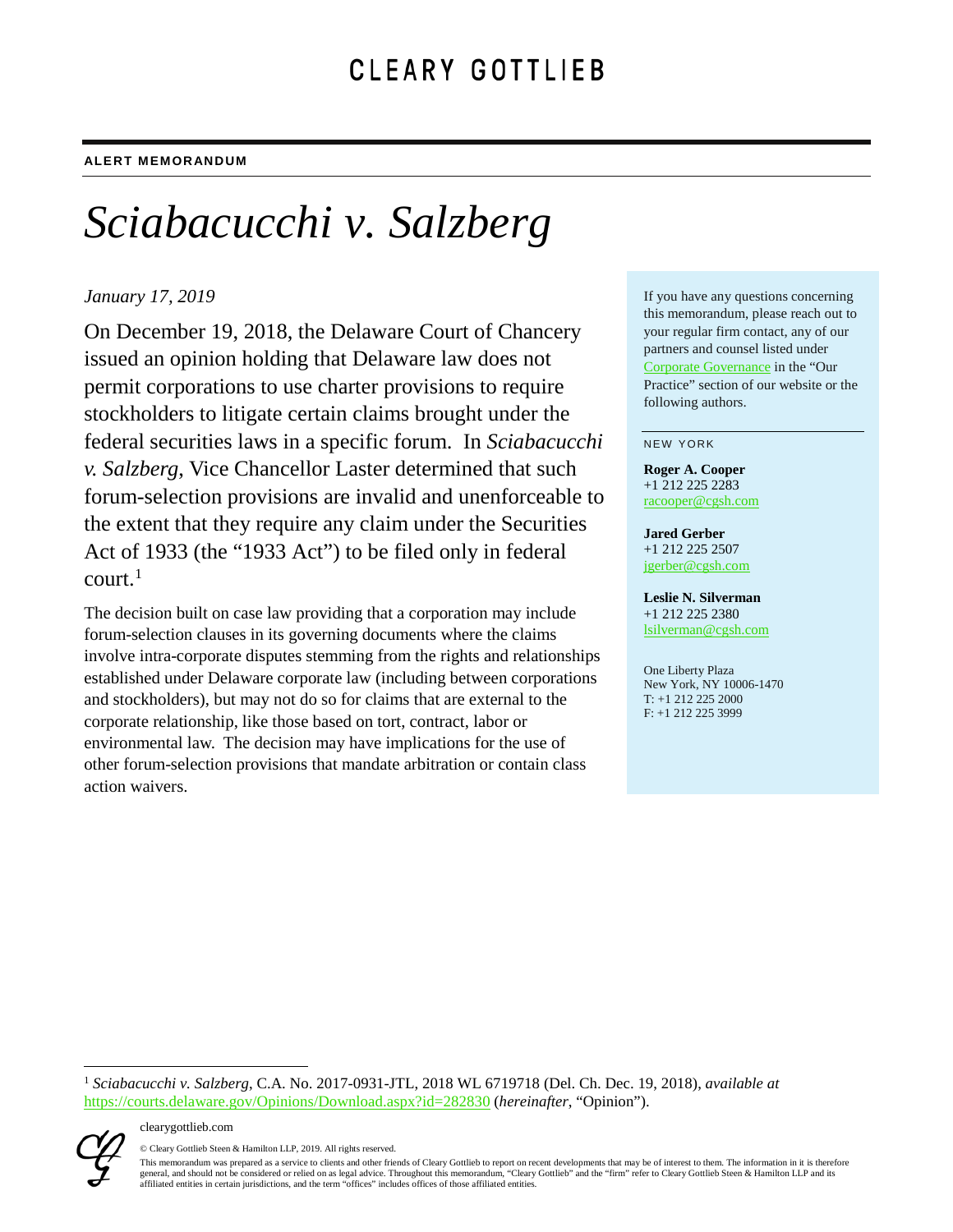## **Background**

Section 11 of the 1933 Act allows purchasers of a security in a registered offering to sue certain parties when false or misleading information is included in a registration statement.<sup>[2](#page-1-0)</sup> As originally enacted, the 1933 Act created concurrent jurisdiction in federal and state court for claims under Section 11, and barred the removal to federal court on the basis of federal question jurisdiction of any claims filed in state court.<sup>[3](#page-1-1)</sup> Subsequent amendments to the 1933 Act created ambiguity about whether those jurisdictional and removal provisions applied to class actions, which the Supreme Court resolved last year in *Cyan Inc. v. Beaver County Employees Retirement Fund*, holding that class actions under the 1933 Act can be pursued in state court.<sup>[4](#page-1-0)</sup>

When nominal defendants Blue Apron, Roku and Stitch Fix went public in 2017, they each included forum-selection provisions in their charters stating that federal court would be the exclusive forum for litigation under the 1933 Act (the "Federal Forum Provisions"). As we have discussed in previous alert memos, the general goals of forum-selection provisions include the "elimination of the risk of litigation in multiple courts and the resulting risk of multiple and potentially inconsistent decisions and increased litigation costs," as well as "adjudication by judges with relevant expertise and experience and prompt hearings, trials and appeals."[5](#page-1-2)

The Court of Chancery established in *Boilermakers* that Delaware corporations may adopt forum-selection

provisions for internal corporate claims.<sup>[6](#page-1-3)</sup> That ruling was then codified by the Delaware General Assembly by adding Section 115 to the Delaware General Corporation Law to explicitly permit the adoption of forum-selection provisions for internal corporate claims, and amending Sections 102 and 109. Section 115 defined "internal corporate claims" as "claims, including claims in the right of the corporation, (i) that are based upon a violation of a duty by a current or former director or officer or stockholder in such capacity, or (ii) as to which this title confers jurisdiction upon the Court of Chancery."[7](#page-1-4)

However, federal securities claims were not expressly addressed in the amendments. Thus, Plaintiff Matthew Sciabacucchi sought declaratory judgment that the Federal Forum Provisions were invalid, arguing that the 1933 Act claims they sought to regulate were actually external claims, rather than internal corporate claims.

#### **The Sciabacucchi Decision**

For several reasons, Vice Chancellor Laster agreed with Sciabacucchi that the Federal Forum Provisions were invalid under Delaware law.

First, looking to the reasoning from *Boilermakers*, the Court decided that the Federal Forum Provisions could only be valid if they pertained to the internal affairs of the corporation. The Court noted that charter and bylaw provisions "can only address internal-affairs claims," and found that "a securities law claim is not an 'internal corporate claim' within the meaning of the amendments" adding Section 115 and amending

<sup>7</sup> 8 Del. C. § 115.

<span id="page-1-2"></span><span id="page-1-0"></span><sup>&</sup>lt;sup>2</sup> See 15 U.S.C. § 77 $k(a)$  (providing for liability where "any part of the registration statement, when such part became effective, contained an untrue statement of a material fact or omitted to state a material fact required to be stated therein or necessary to make the statements therein not misleading").

<span id="page-1-4"></span><span id="page-1-3"></span><span id="page-1-1"></span><sup>3</sup> See § 22(a), 48 Stat. 86 ("The district courts of the United States ... shall have jurisdiction[,] concurrent with State and Territorial courts, of all suits in equity and actions at law brought to enforce any liability or duty created by this title"); *Id*., at 87 ("No case arising under this title and brought in any State court of competent jurisdiction shall be removed to any court of the United States").

<sup>4</sup> *Cyan, Inc. v. Beaver Cty. Empls. Ret. Fund*, 138 S. Ct. 1061 (2018).

<sup>5</sup> Cleary Gottlieb, Should Your Company Adopt A Forum Selection Bylaw? (June 27, 2013), *available at* [https://www.clearygottlieb.com/-/media/organize](https://www.clearygottlieb.com/-/media/organize-archive/cgsh/files/publication-pdfs/should-your-company-adopt-a-forum-selection-bylaw.pdf)[archive/cgsh/files/publication-pdfs/should-your-company](https://www.clearygottlieb.com/-/media/organize-archive/cgsh/files/publication-pdfs/should-your-company-adopt-a-forum-selection-bylaw.pdf)[adopt-a-forum-selection-bylaw.pdf.](https://www.clearygottlieb.com/-/media/organize-archive/cgsh/files/publication-pdfs/should-your-company-adopt-a-forum-selection-bylaw.pdf)

<sup>6</sup> *Boilermakers Local 154 Ret. Fund v. Chevron Corp.*, 73 A.3d 934 (Del. Ch. 2013) (Strine, C.).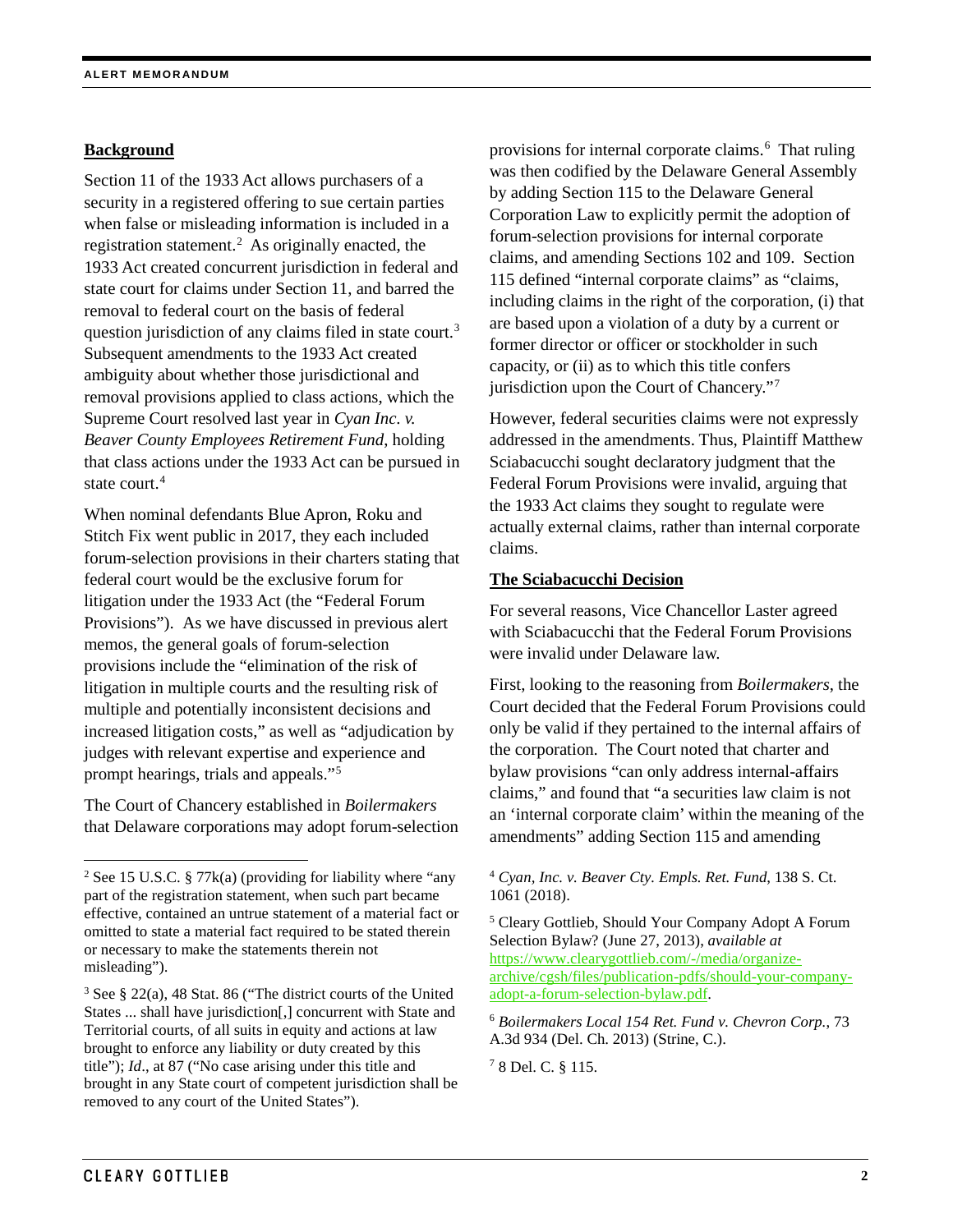Sections 102 and 109.<sup>[8](#page-2-0)</sup> The Court also stated that a previous decision by the Delaware Supreme Court regarding the facial validity of fee-shifting bylaws, *ATP Tour, Inc. v. Deutscher Tennis Bund*, was focused on intra-corporate litigation and "did not suggest that the corporate contract can be used to regulate other types of claims."<sup>[9](#page-2-1)</sup>

Then, again based on the reasoning from *Boilermakers*, the Court determined that a "1933 Act claim is an external claim that falls outside the scope of the corporate contract."[10](#page-2-2) The Court found that 1933 Act claims are external for several reasons: (1) federal statute, not Delaware law, creates the claim and defines the elements of the claim, (2) plaintiffs who are not stockholders can bring and maintain such claims, (3) plaintiffs may sue defendants beyond the officers and directors of the corporation, and (4) the "predicate act" covered by the statute is the purchase of the share, rather than ownership of the share.<sup>[11](#page-2-3)</sup> In other words, a "1933 Act claim resembles a tort or contract claim brought by a plaintiff who happens also to be a stockholder, but under circumstances where stockholder status is incidental to the claim."<sup>[12](#page-2-4)</sup> Accordingly, the Court concluded that "[a] charter-

<span id="page-2-6"></span><span id="page-2-1"></span><sup>9</sup> Opinion at 27-28 (citing *ATP Tour, Inc. v. Deutscher Tennis Bund*, 91 A.3d 554, 557 (Del. 2014)). Vice Chancellor Laster also cites an article by then-Justice Henry duPont Ridgely describing the *ATP* ruling as addressing a bylaw involving "an intra-corporate suit." Opinion at 28 n.83.

<span id="page-2-2"></span><sup>10</sup> Opinion at 37-38.

<span id="page-2-7"></span><span id="page-2-3"></span><sup>11</sup> Opinion at 34-37; *see also* Opinion at 2 ("A claim under the 1933 Act does not turn on the rights, powers, or preferences of the shares, language in the corporation's charter or bylaws, a provision in the DGCL, or the equitable relationships that flow from the internal structure of the corporation.").

<span id="page-2-4"></span><sup>12</sup> Opinion at 37.

based forum-selection provision cannot govern [1933 Act] claims because the provision would not be addressing 'the rights and powers of the plaintiffstockholder *as a stockholder*."<sup>[13](#page-2-0)</sup>

The Court went on to explain that "first principles" about "the concept of the corporation and the nature of its constitutive documents" would lead to the same result[.14](#page-2-5) Also, perhaps anticipating the possibility of an appeal, the Court included multiple citations to public remarks by current Chief Justice Leo Strine and former Chief Justice Myron Steele opining that federal securities laws should not be considered internal corporate claims.<sup>[15](#page-2-6)</sup>

The final outcome of the case may also take on additional significance because, although not actually at issue, some commentators, including Professor Ann Lipton from Tulane, consider it to be an indicator of what Delaware courts will say about the validity of charter provisions that would require stockholders to arbitrate federal securities claims. [16](#page-2-7) 

<sup>13</sup> Opinion at 34 (emphasis in original) (quoting *Boilermakers*, 73 A.3d at 952).

<sup>14</sup> Opinion at 38-42 and nn.111-125.

<sup>15</sup> *See* Myron T. Steele, *Sarbanes-Oxley: The Delaware Perspective*, 52 N.Y.L. Sch. L. Rev. 503, 506-07 (2008) ("[T]he focus of the federal lane has always been, and should always be, market fraud and disclosure. On the other hand, monitoring the structure of internal corporate governance is the focus of the state lane."); Leo E. Strine, Jr., *The Delaware Way: How We Do Corporate Law and Some of the New Challenges We (and Europe) Face*, 30 Del. J. Corp. L. 673, 674 (2005) (noting that certain aspects of a broad-based company law in the European context, "like competition law, labor law, trade, *and requirements for the filing of regular disclosures to public investors*, are not part of Delaware's corporation law") (emphasis added).

<span id="page-2-5"></span><span id="page-2-0"></span> <sup>8</sup> Opinion at 29-31 (citing Lawrence A. Hamermesh & Norman M. Monhait, *Fee-Shifting Bylaw: A Study in Federalism*, Institute of Delaware Corporate and Business Law (June 29, 2015), *available at* [http://blogs.law.widener.edu/delcorp/2015/06/29/fee](http://blogs.law.widener.edu/delcorp/2015/06/29/fee-shifting-bylaws-a-study-in-federalism/))[shifting-bylaws-a-study-in-federalism/\).](http://blogs.law.widener.edu/delcorp/2015/06/29/fee-shifting-bylaws-a-study-in-federalism/))

<sup>16</sup> Ann Lipton, *Litigation Limits, Corporate Governance, and Securities Law - A New Hope*, Business Law Prof Blog (Dec. 19, 2018),

[https://lawprofessors.typepad.com/business\\_law/2018/12/liti](https://lawprofessors.typepad.com/business_law/2018/12/litigation-limits-corporate-governance-and-securities-law-a-new-hope.html%23comments) [gation-limits-corporate-governance-and-securities-law-a](https://lawprofessors.typepad.com/business_law/2018/12/litigation-limits-corporate-governance-and-securities-law-a-new-hope.html%23comments)[new-hope.html#comments.](https://lawprofessors.typepad.com/business_law/2018/12/litigation-limits-corporate-governance-and-securities-law-a-new-hope.html%23comments)